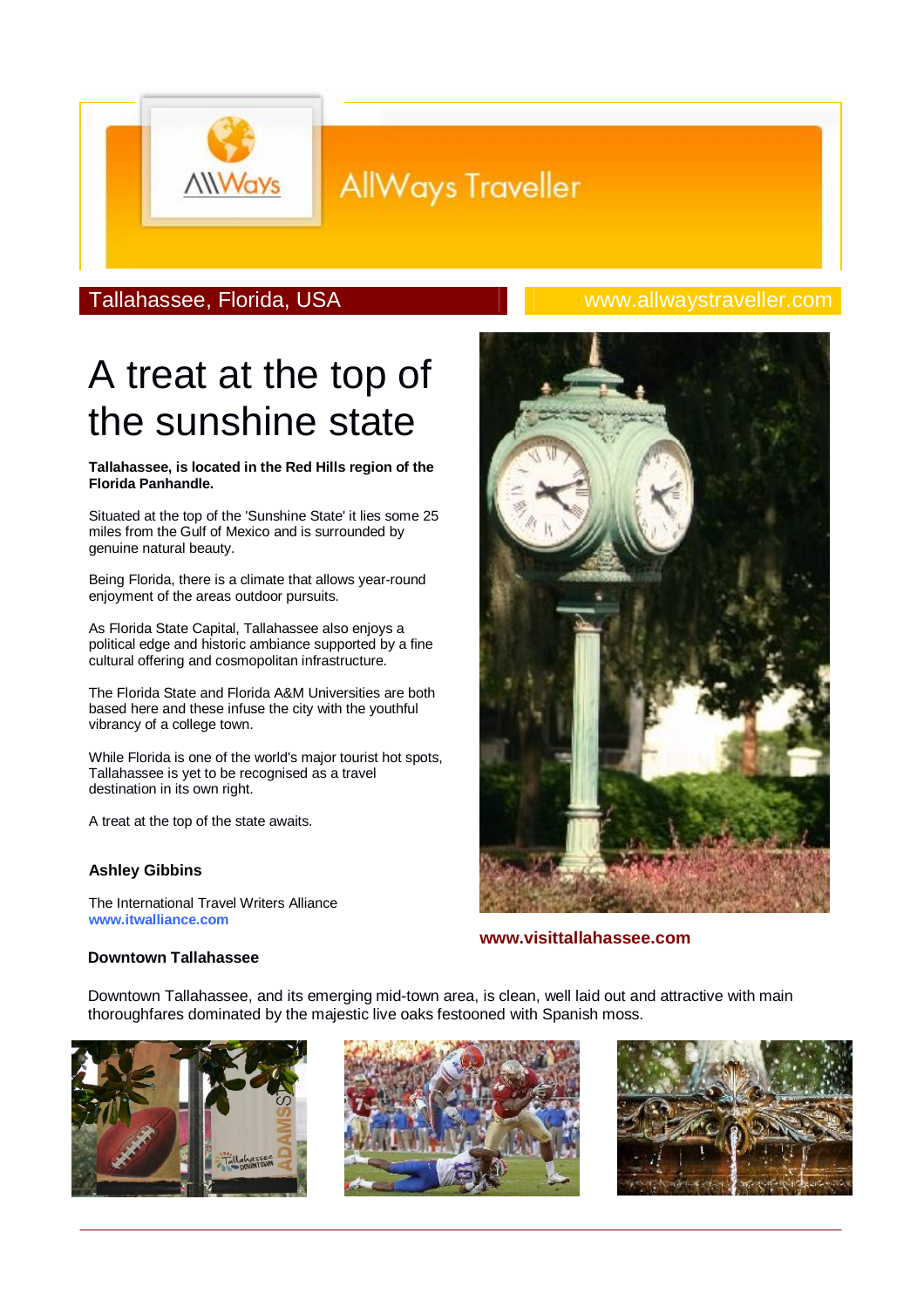### An independent view of Tallahassee

## **Now's the time to try Tallahassee**

by Ashley Gibbins



#### **For a few short weeks in November 2000 Tallahassee sat plumb at the centre of global attention.**

The world's media invaded the city to enable the rest of us to witness from afar the fascinating and, dare I say farcical, culmination to the US Presidential elections.

The result of the Florida poll saw Republican candidate George W Bush secure a slither slim victory over the then Vice-President Al Gore.



Bush won by just 900 hotly contested votes after a recount and the rest, as they say, is history.

And when the final hanging, dimpled and pregnant chad had been counted and the last outside broadcast vehicle had pulled out of town, Tallahassee settled back into gentle and relative obscurity.

Few the many millions who visit Florida each year even know the state capital is Tallahassee - let alone choose to visit.

Located where Florida abuts Alabama and Georgia - and being nearer to Atlanta and New Orleans than Miami – Tallahassee is maybe just a little too far removed from Orlando or Miami.

While this, in itself, makes Tallahassee an intriguing prospect for the travel journalist it will also reward a visit by the independent traveller.

#### **Downtown Tallahassee**

Tallahassee combines capital city buzz with small town ambience. It has all one could expect by way of events, entertainment, attractions and dining opportunities.

This and the fine natural light means the city has long been a magnet for artists whose work can be seen in the museums or bought at the many art galleries operating here.

As State Capital, Tallahassee attracts the world's best classical and popular music performers.

Live music is also heard in many of the bars and fine city restaurants and visitors can enjoy this and theatre performances by the students.

#### **www.tallahasseedowntown.com**

#### **Around the city**



Tallahassee's location, in the Red Hills bio-region of the Florida Panhandle, also makes this one of the US's most biologically-diverse regions.

Within an easy drive from the refined, sophisticated heart of the city, one can be in a different world.

This may be walking through the Apalachicola National Forest, watching Florida manatee, alligators and cormorants at Wakulla Springs or strolling the beaches and small coastal towns of the Gulf of Mexico.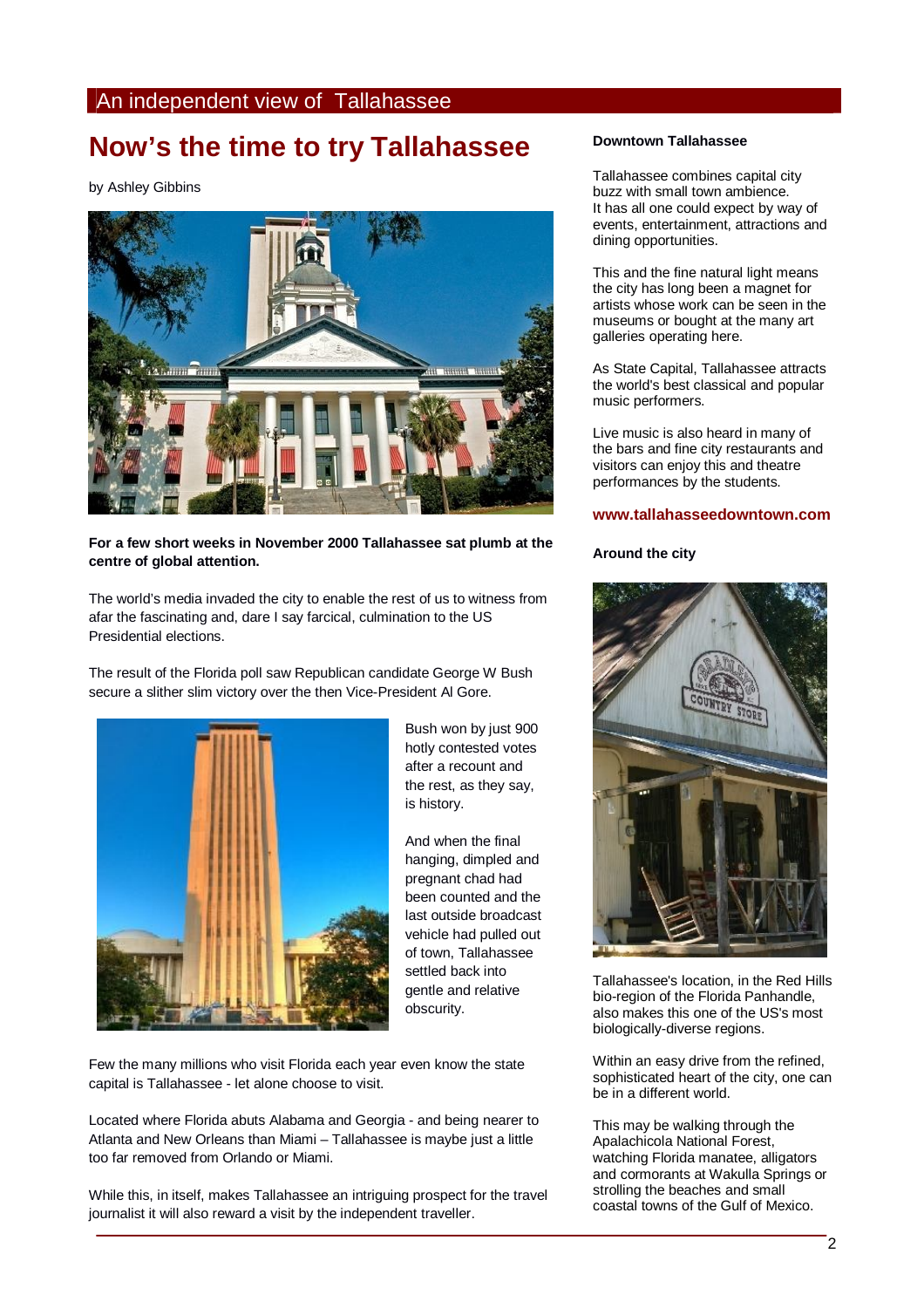### **Edward Ball Wakulla Springs**



The Edward Ball Wakulla Springs State Park, which encompasses one of the world's largest and deepest freshwater springs, is a delightful day out.

The Springs are home to a wonderful array of wildlife, including the West Indian (aka Florida) Manatee, alligators, turtles and deer and provide a natural aviary for many dozens of species of birds.

The guided riverboat tours gives visitors a fascinating close up look at the wildlife and there is a 'swimming hole' with a good chance of a manatee or two joining you in the water.

A nature trail offers a leisurely walk along the upland wooded areas of the state park.

**www.floridastateparks.org/wakullasprings**

## **Apalachicola National Forest**

For those who enjoy more rugged beauty the Apalachicola National Forest, at 564,961 acres, is the largest forested area in Florida and a true wilderness on the Tallahassee doorstep.



The Forest offers bike and horseback riding and water-based recreation such as boating and fishing along the Ochlockonee and Apalachicola Rivers.

For those seeking peace and quiet there are 85 miles of designated hiking trails including the Florida National Scenic Trail, which offers some of the most remote hiking areas available in Florida.

**www.stateparks.com/apalachicola.html**

#### **Canopy roads**



Even getting around is a pleasure.

Tallahassee's nine designated 'canopy roads', originally old Indian trails and now lined with huge, moss-draped live oaks provide 78 miles of truly scenic drives throughout the area.

#### **Mission San Luis**



Like Tallahassee itself, the Mission San Luis is a 'hidden gem', which recreates a community where Apalachee Indians and first Spanish settlers lived together.

The mission brings 'history to life' with visitors given tours of the council house, the home of the Spanish deputy governor, the settlements Franciscan church and the fort that protected the community.

The lushly landscaped grounds of the mission reward a visit in their own right.

#### **The Museum of Florida History**

The Museum of Florida History provides a fascinating collection that interprets past and present cultures in Florida and promotes knowledge and appreciation of this heritage.

As the state history museum, it focuses on the way Floridians have influenced national and global events.

**www.museumoffloridahistory.com**